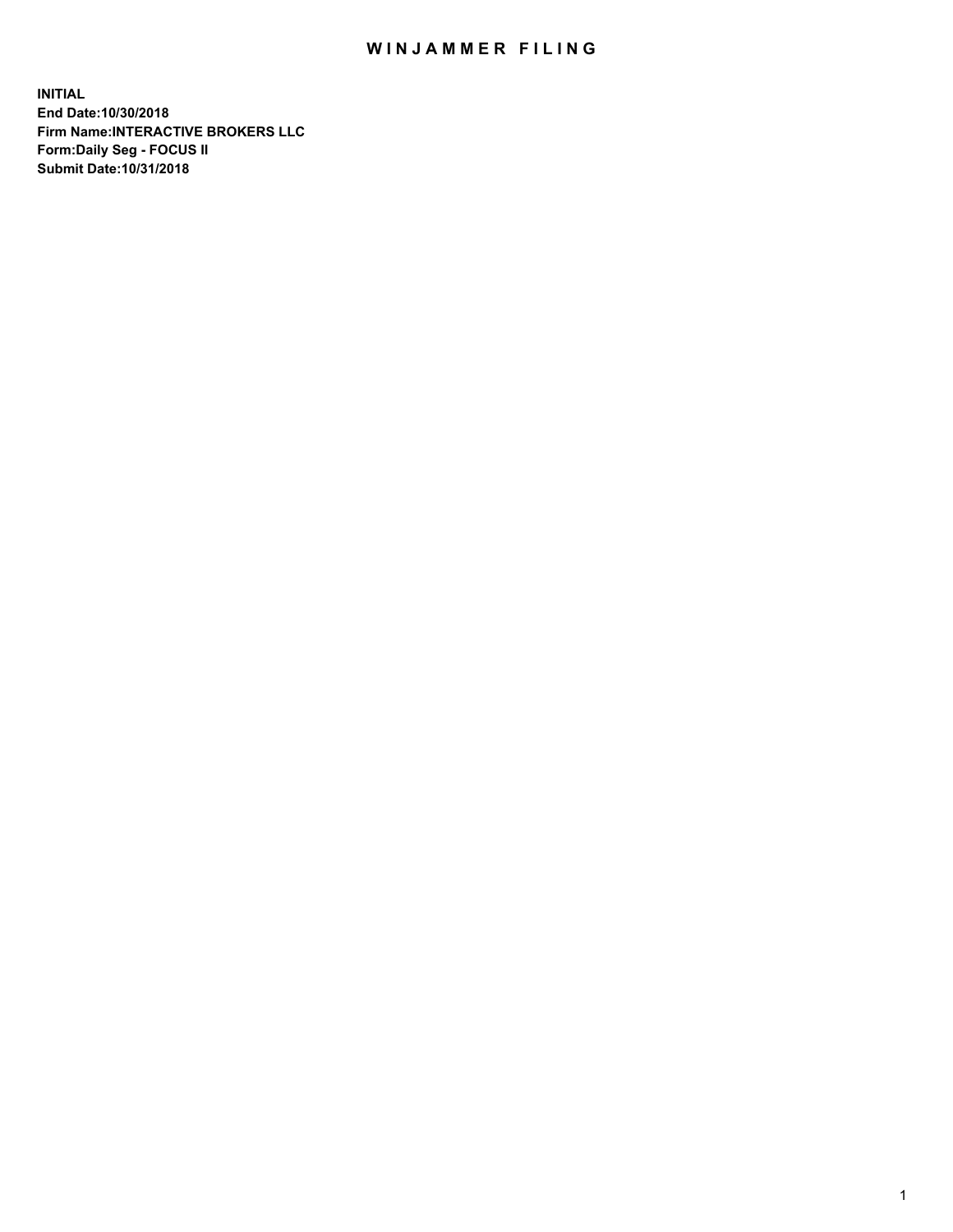**INITIAL End Date:10/30/2018 Firm Name:INTERACTIVE BROKERS LLC Form:Daily Seg - FOCUS II Submit Date:10/31/2018 Daily Segregation - Cover Page**

| Name of Company                                                                                                                                                                                                                                                                                                                | <b>INTERACTIVE BROKERS LLC</b>                                                                  |
|--------------------------------------------------------------------------------------------------------------------------------------------------------------------------------------------------------------------------------------------------------------------------------------------------------------------------------|-------------------------------------------------------------------------------------------------|
| <b>Contact Name</b>                                                                                                                                                                                                                                                                                                            | James Menicucci                                                                                 |
| <b>Contact Phone Number</b>                                                                                                                                                                                                                                                                                                    | 203-618-8085                                                                                    |
| <b>Contact Email Address</b>                                                                                                                                                                                                                                                                                                   | jmenicucci@interactivebrokers.c<br>om                                                           |
| FCM's Customer Segregated Funds Residual Interest Target (choose one):<br>a. Minimum dollar amount: ; or<br>b. Minimum percentage of customer segregated funds required:%; or<br>c. Dollar amount range between: and; or<br>d. Percentage range of customer segregated funds required between:% and%.                          | $\overline{\mathbf{0}}$<br>$\overline{\mathbf{0}}$<br>155,000,000 245,000,000<br>0 <sub>0</sub> |
| FCM's Customer Secured Amount Funds Residual Interest Target (choose one):<br>a. Minimum dollar amount: ; or<br>b. Minimum percentage of customer secured funds required:% ; or<br>c. Dollar amount range between: and; or<br>d. Percentage range of customer secured funds required between:% and%.                           | $\overline{\mathbf{0}}$<br>$\overline{\mathbf{0}}$<br>80,000,000 120,000,000<br>0 <sub>0</sub>  |
| FCM's Cleared Swaps Customer Collateral Residual Interest Target (choose one):<br>a. Minimum dollar amount: ; or<br>b. Minimum percentage of cleared swaps customer collateral required:% ; or<br>c. Dollar amount range between: and; or<br>d. Percentage range of cleared swaps customer collateral required between:% and%. | $\overline{\mathbf{0}}$<br>$\underline{\mathbf{0}}$<br>0 <sub>0</sub><br>0 <sub>0</sub>         |

Attach supporting documents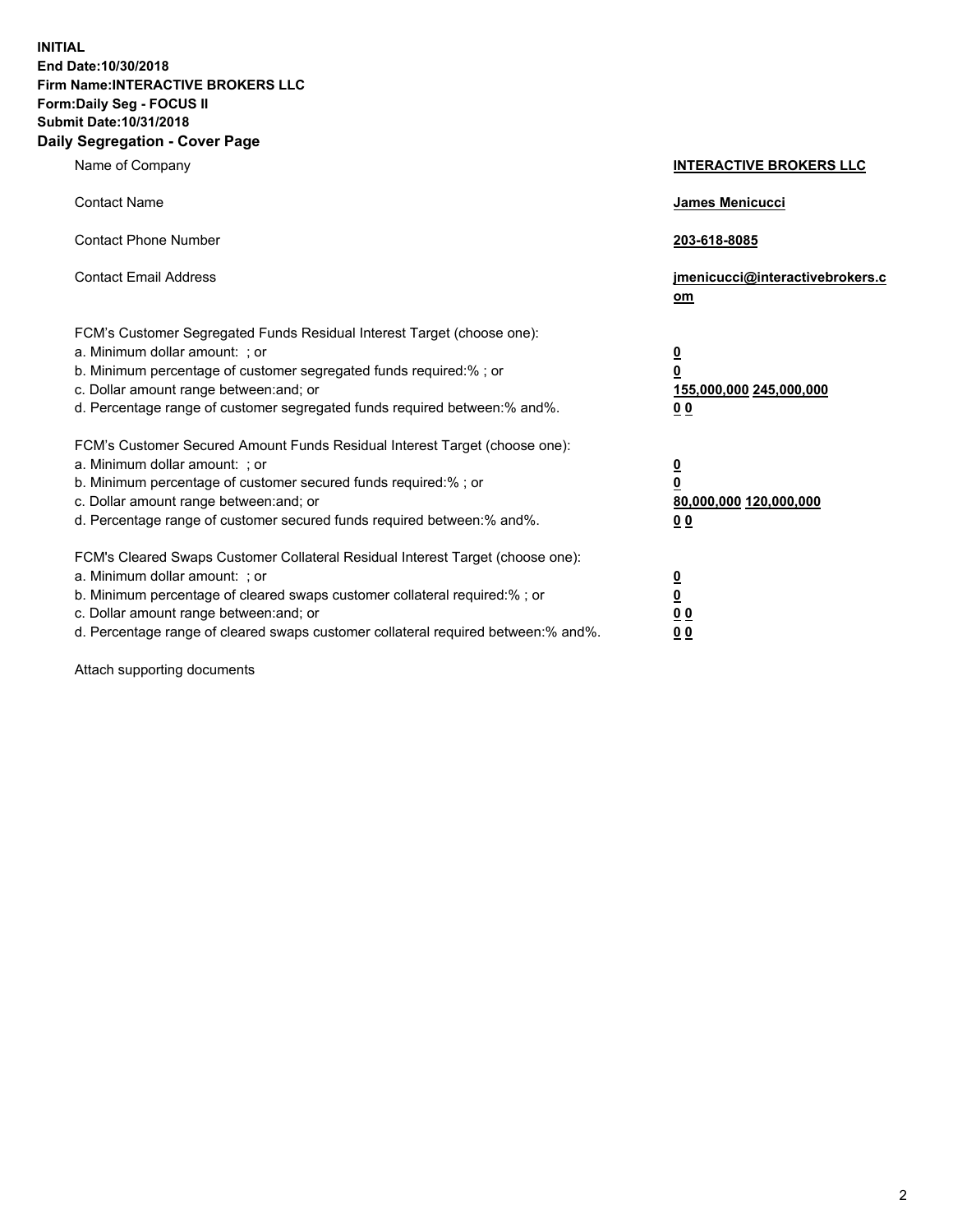## **INITIAL End Date:10/30/2018 Firm Name:INTERACTIVE BROKERS LLC Form:Daily Seg - FOCUS II Submit Date:10/31/2018 Daily Segregation - Secured Amounts**

|     | Dally Segregation - Secured Amounts                                                         |                                   |
|-----|---------------------------------------------------------------------------------------------|-----------------------------------|
|     | Foreign Futures and Foreign Options Secured Amounts                                         |                                   |
|     | Amount required to be set aside pursuant to law, rule or regulation of a foreign            | $0$ [7305]                        |
|     | government or a rule of a self-regulatory organization authorized thereunder                |                                   |
| 1.  | Net ledger balance - Foreign Futures and Foreign Option Trading - All Customers             |                                   |
|     | A. Cash                                                                                     | 466,856,036 [7315]                |
|     | B. Securities (at market)                                                                   | $0$ [7317]                        |
| 2.  | Net unrealized profit (loss) in open futures contracts traded on a foreign board of trade   | -25,868,497 [7325]                |
| 3.  | Exchange traded options                                                                     |                                   |
|     | a. Market value of open option contracts purchased on a foreign board of trade              | 88,111 [7335]                     |
|     | b. Market value of open contracts granted (sold) on a foreign board of trade                | -88,100 [7337]                    |
| 4.  | Net equity (deficit) (add lines 1. 2. and 3.)                                               | 440,987,550 [7345]                |
| 5.  | Account liquidating to a deficit and account with a debit balances - gross amount           | 8,054 [7351]                      |
|     | Less: amount offset by customer owned securities                                            | 0 [7352] 8,054 [7354]             |
| 6.  | Amount required to be set aside as the secured amount - Net Liquidating Equity              | 440,995,604 [7355]                |
|     | Method (add lines 4 and 5)                                                                  |                                   |
| 7.  | Greater of amount required to be set aside pursuant to foreign jurisdiction (above) or line | 440,995,604 [7360]                |
|     | 6.                                                                                          |                                   |
|     | FUNDS DEPOSITED IN SEPARATE REGULATION 30.7 ACCOUNTS                                        |                                   |
| 1.  | Cash in banks                                                                               |                                   |
|     | A. Banks located in the United States                                                       | 70,760,732 [7500]                 |
|     | B. Other banks qualified under Regulation 30.7                                              | 0 [7520] 70,760,732 [7530]        |
| 2.  | Securities                                                                                  |                                   |
|     | A. In safekeeping with banks located in the United States                                   | 397,984,012 [7540]                |
|     | B. In safekeeping with other banks qualified under Regulation 30.7                          | 0 [7560] 397,984,012 [7570]       |
| 3.  | Equities with registered futures commission merchants                                       |                                   |
|     | A. Cash                                                                                     | $0$ [7580]                        |
|     | <b>B.</b> Securities                                                                        | $0$ [7590]                        |
|     | C. Unrealized gain (loss) on open futures contracts                                         | $0$ [7600]                        |
|     | D. Value of long option contracts                                                           | $0$ [7610]                        |
|     | E. Value of short option contracts                                                          | 0 [7615] 0 [7620]                 |
| 4.  | Amounts held by clearing organizations of foreign boards of trade                           |                                   |
|     | A. Cash                                                                                     | $0$ [7640]                        |
|     | <b>B.</b> Securities                                                                        | $0$ [7650]                        |
|     | C. Amount due to (from) clearing organization - daily variation                             | $0$ [7660]                        |
|     | D. Value of long option contracts                                                           | $0$ [7670]                        |
|     | E. Value of short option contracts                                                          | 0 [7675] 0 [7680]                 |
| 5.  | Amounts held by members of foreign boards of trade                                          |                                   |
|     | A. Cash                                                                                     | 115,283,428 [7700]                |
|     | <b>B.</b> Securities                                                                        | $0$ [7710]                        |
|     | C. Unrealized gain (loss) on open futures contracts                                         | -8,798,811 [7720]                 |
|     | D. Value of long option contracts                                                           | 88,111 [7730]                     |
|     | E. Value of short option contracts                                                          | -88,100 [7735] 106,484,628 [7740] |
| 6.  | Amounts with other depositories designated by a foreign board of trade                      | $0$ [7760]                        |
| 7.  | Segregated funds on hand                                                                    | $0$ [7765]                        |
| 8.  | Total funds in separate section 30.7 accounts                                               | 575,229,372 [7770]                |
| 9.  | Excess (deficiency) Set Aside for Secured Amount (subtract line 7 Secured Statement         | 134,233,768 [7380]                |
|     | Page 1 from Line 8)                                                                         |                                   |
| 10. | Management Target Amount for Excess funds in separate section 30.7 accounts                 | 80,000,000 [7780]                 |
| 11. | Excess (deficiency) funds in separate 30.7 accounts over (under) Management Target          | 54,233,768 [7785]                 |
|     |                                                                                             |                                   |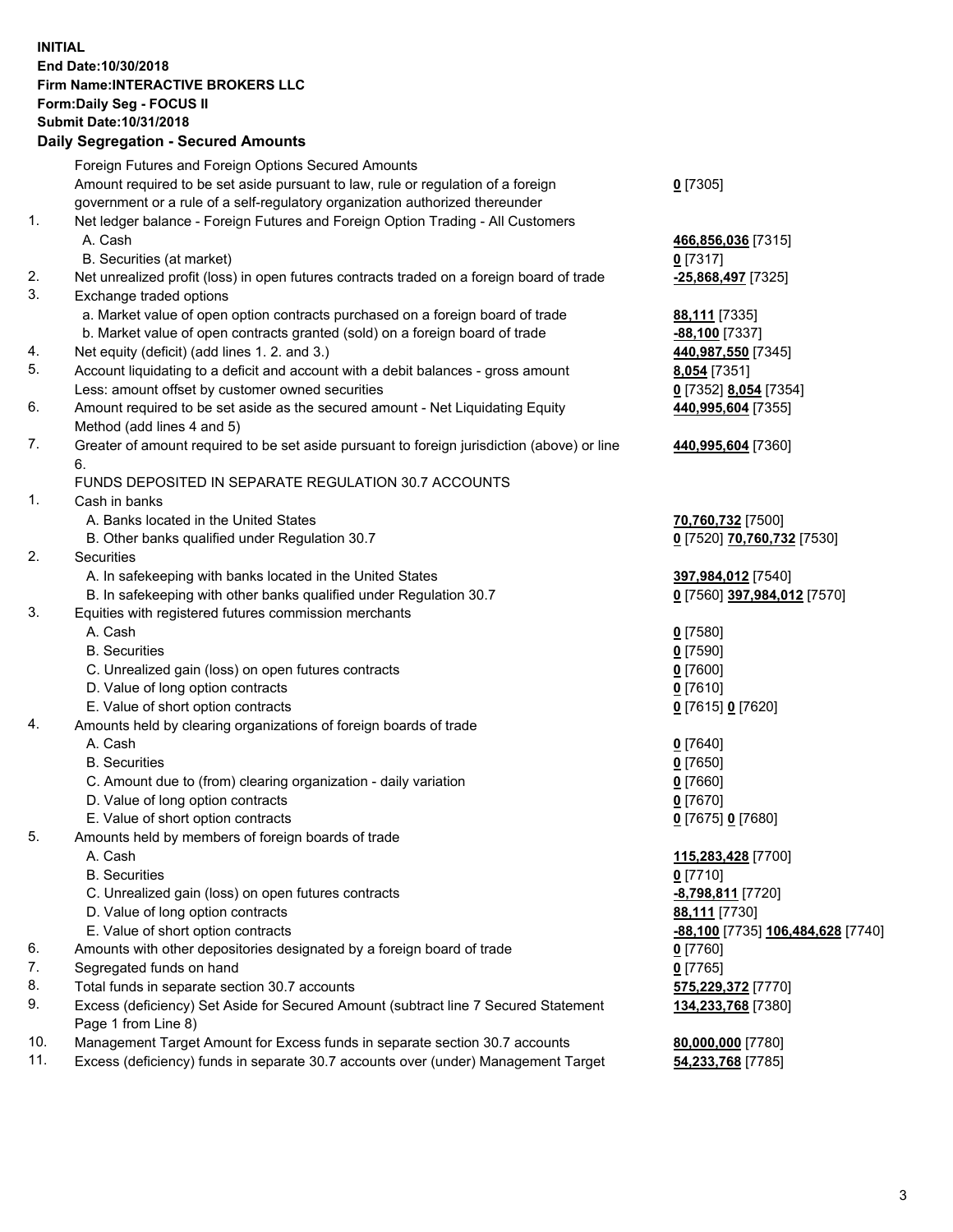**INITIAL End Date:10/30/2018 Firm Name:INTERACTIVE BROKERS LLC Form:Daily Seg - FOCUS II Submit Date:10/31/2018 Daily Segregation - Segregation Statement** SEGREGATION REQUIREMENTS(Section 4d(2) of the CEAct) 1. Net ledger balance A. Cash **4,246,079,922** [7010] B. Securities (at market) **0** [7020] 2. Net unrealized profit (loss) in open futures contracts traded on a contract market **-31,882,418** [7030] 3. Exchange traded options A. Add market value of open option contracts purchased on a contract market **480,126,279** [7032] B. Deduct market value of open option contracts granted (sold) on a contract market **-528,335,635** [7033] 4. Net equity (deficit) (add lines 1, 2 and 3) **4,165,988,148** [7040] 5. Accounts liquidating to a deficit and accounts with debit balances - gross amount **166,525** [7045] Less: amount offset by customer securities **0** [7047] **166,525** [7050] 6. Amount required to be segregated (add lines 4 and 5) **4,166,154,673** [7060] FUNDS IN SEGREGATED ACCOUNTS 7. Deposited in segregated funds bank accounts A. Cash **735,185,437** [7070] B. Securities representing investments of customers' funds (at market) **2,243,316,124** [7080] C. Securities held for particular customers or option customers in lieu of cash (at market) **0** [7090] 8. Margins on deposit with derivatives clearing organizations of contract markets A. Cash **5,243,695** [7100] B. Securities representing investments of customers' funds (at market) **1,421,913,661** [7110] C. Securities held for particular customers or option customers in lieu of cash (at market) **0** [7120] 9. Net settlement from (to) derivatives clearing organizations of contract markets **13,623,246** [7130] 10. Exchange traded options A. Value of open long option contracts **480,139,596** [7132] B. Value of open short option contracts **-528,380,721** [7133] 11. Net equities with other FCMs A. Net liquidating equity **0** [7140] B. Securities representing investments of customers' funds (at market) **0** [7160] C. Securities held for particular customers or option customers in lieu of cash (at market) **0** [7170] 12. Segregated funds on hand **0** [7150] 13. Total amount in segregation (add lines 7 through 12) **4,371,041,038** [7180] 14. Excess (deficiency) funds in segregation (subtract line 6 from line 13) **204,886,365** [7190] 15. Management Target Amount for Excess funds in segregation **155,000,000** [7194]

16. Excess (deficiency) funds in segregation over (under) Management Target Amount Excess

**49,886,365** [7198]